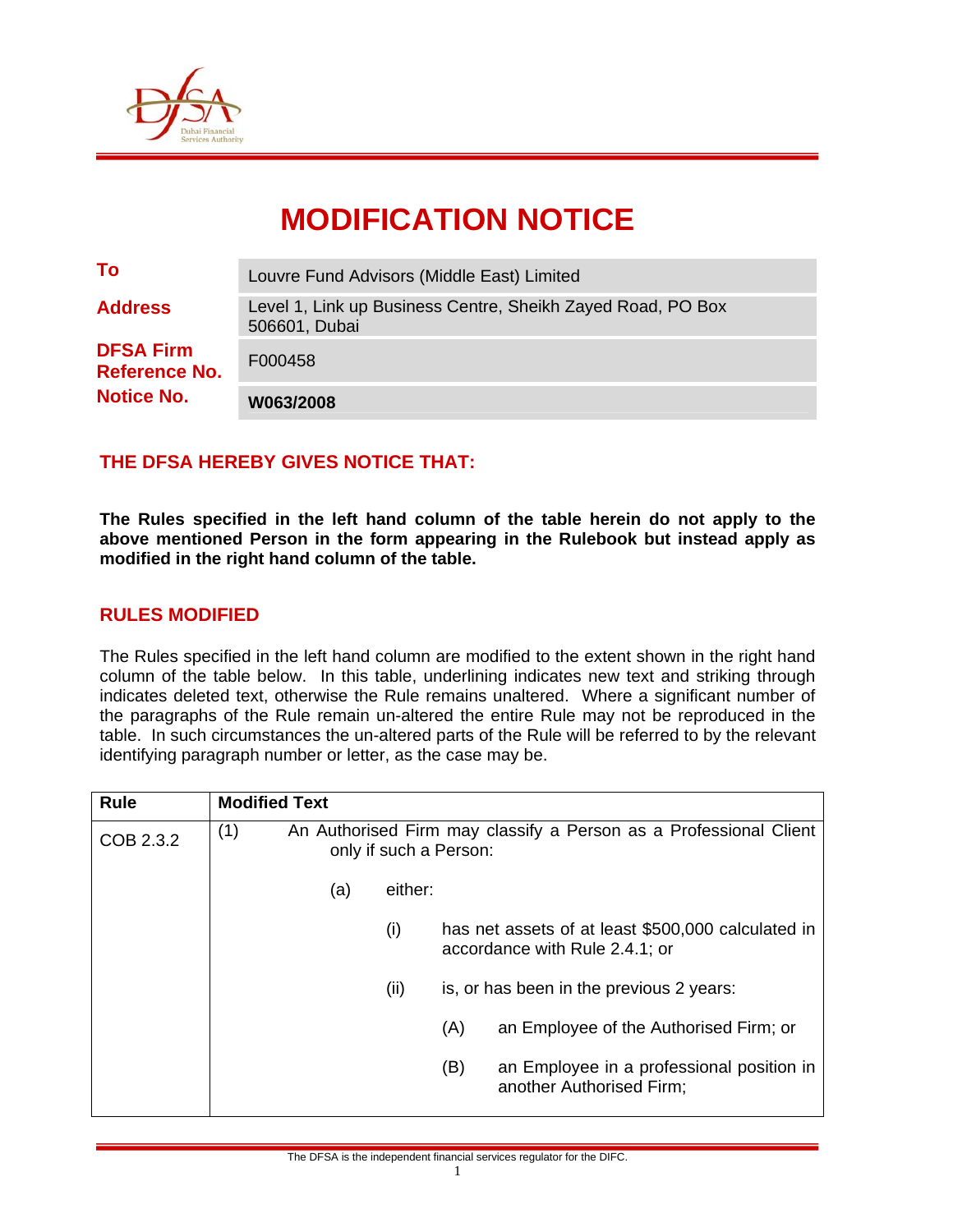

|     | (b)           | subject to (2), appears, on reasonable grounds, to the<br>Authorised Firm, to have sufficient experience and<br>understanding of relevant financial markets, products or<br>transactions and any associated risks following the<br>analysis specified in Rule 2.5.1; and |
|-----|---------------|--------------------------------------------------------------------------------------------------------------------------------------------------------------------------------------------------------------------------------------------------------------------------|
|     | (c)           | has not elected to be treated as a Retail Client in<br>accordance with Rule 2.3.3.                                                                                                                                                                                       |
| (2) | in $(1)(b)$ : | An Authorised Firm may consider the following Persons as<br>possessing the necessary degree<br>of experience and<br>understanding of relevant financial markets, products or<br>transactions without having to undertake the analysis referred to                        |
|     | (a)           | a Collective Investment Fund or a regulated pension<br>fund;                                                                                                                                                                                                             |
|     | (b)           | an Authorised Firm, a Regulated Financial Institution or<br>the management company of a regulated pension fund;                                                                                                                                                          |
|     | (c)           | a properly constituted government, government agency,<br>central bank or other national monetary authority of any<br>country or jurisdiction;                                                                                                                            |
|     | (d)           | a public authority or state investment body;                                                                                                                                                                                                                             |
|     | (e)           | a supranational organisation whose members are either<br>countries,<br>central<br>banks<br>national<br>or<br>monetary<br>authorities;                                                                                                                                    |
|     | (f)           | an Authorised Market Institution, regulated exchange or<br>regulated clearing house;                                                                                                                                                                                     |
|     | (g)           | a Body Corporate whose shares are listed or admitted to<br>trading on any regulated exchange of an IOSCO<br>member country;                                                                                                                                              |
|     | (h)           | a Body Corporate which has called up share capital of at<br>least \$10,000,000; or                                                                                                                                                                                       |
|     | (i)           | any other institutional investor whose main activity is to<br>invest in financial instruments, including an entity<br>dedicated to the securitisation of assets or other<br>financial transactions.                                                                      |
|     |               |                                                                                                                                                                                                                                                                          |